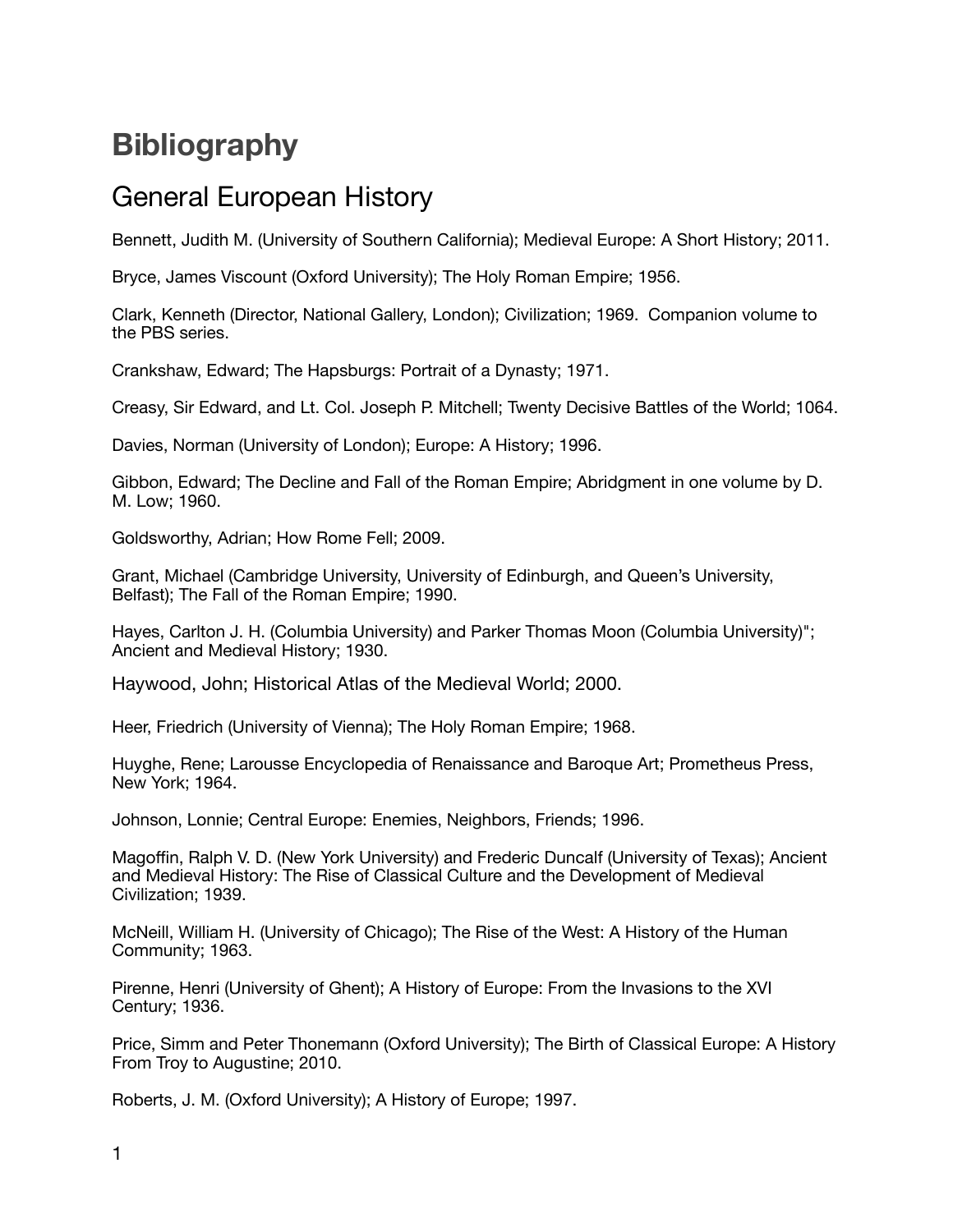Sowards, J. Kelley (Wichita Stare University); Western Civilization to 1660; 1964.

Time-Life Books; Heroes of the Dawn: Celtic Myth; 1996.

Toynbee, Arnold, and Jane Caplin; A Study of History (The First Abridged One-Volume Edition Illustrated); Oxford University Press and Thames and Hudson; 1972.

Trevor-Roper, Hugh (Oxford University); The Rise of Christian Europe; 1965.

#### General British, Irish and Scottish History

Ackroyd, Peter; The Life of Thomas More; 1998.

Betjeman, John; A Pictorial History of English Architecture; 1972.

Buckolz, Robert and Newton Key (Loyola University); Early Modern England 1485-1715: A Narrative History; 2004.

Brabbs, Derry; England's Heritage; English Heritage; 2003.

Briggs, Asa; A Social History of England; Viking Press, New York; 1983.

Cahill, Thomas; How the Irish Saved Civilization: The Untold Story of Ireland's Heroic Role from the Fall of Rome to the Rise of Medieval Europe; 1995.

Campbell, James, editor (Oxford University); The Anglo-Saxons; 1982.

Cannon, John (University of Newcastle) and Ralph Griffiths (University College of Swansea); The Oxford Illustrated History of the British Monarchy; 1988.

Cawthorne, Nigel; Kings and Queens of England: From the Saxon Kings to the House of Windsor; 2009.

Churchill, Sir Winston; History of the English Speaking People; arranged in one volume by Henry Steele Commager; 1965.

Clapham, Sir John (Cambridge University); A Concise Economic History of Britain (From the Earliest Times to 1750); 1957.

Costain, Thomas B.; A History of the Plantagenets (4 Volumes); Doubleday and Co., Inc., New York; 1949 and 1962.

- —The Conquering Family
- —The Magnificent Century
- —The Three Edwards
- —The Last Plantagenets

Cronin, Mike (De Montfort University, Leicester), A History of Ireland; 2001.

Cunliffe, Barry et al; The Penguin Atlas of British and Irish History; 2001.

Davies, Norman (Oxford University); The Isles: A History; 1999.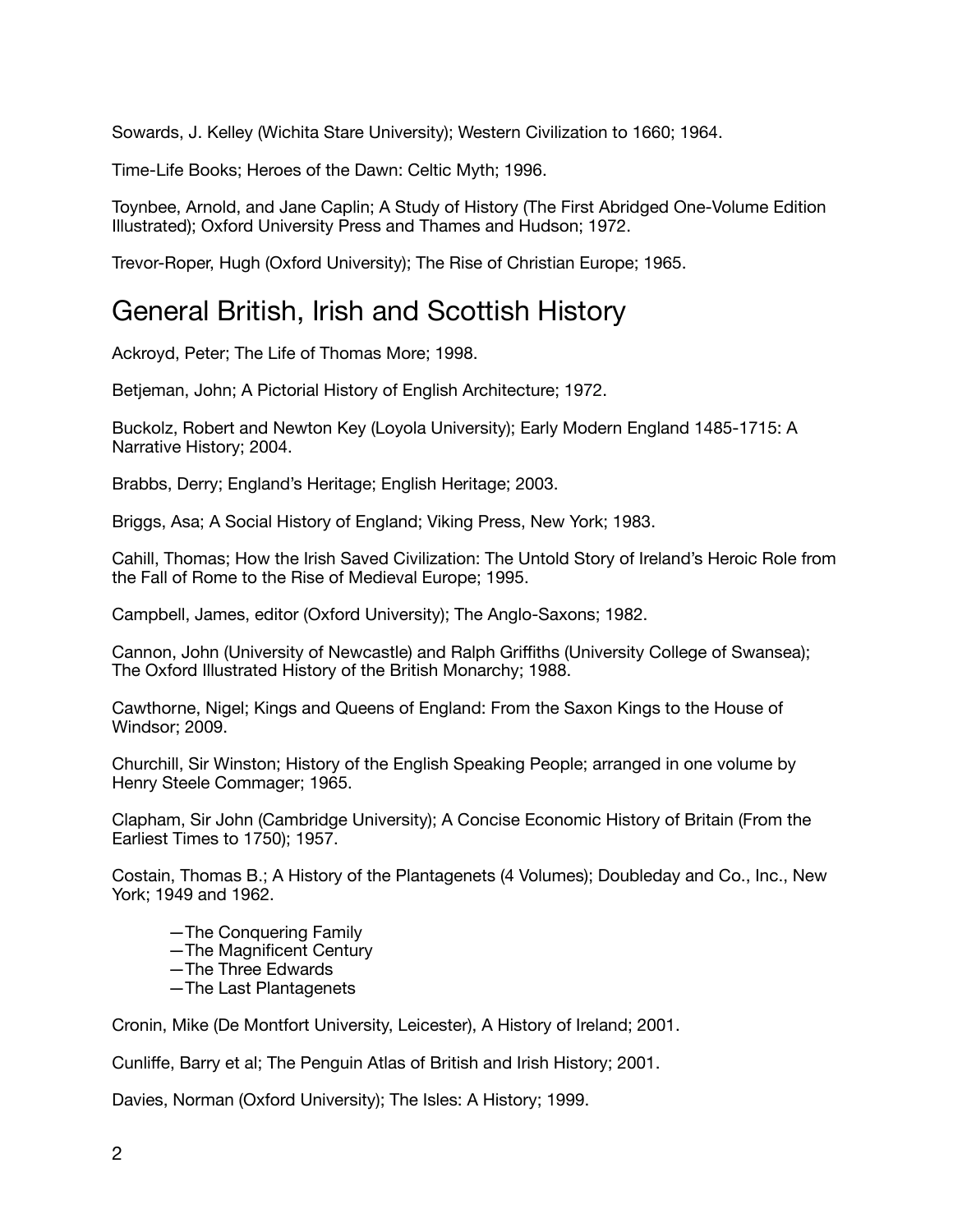Erickson, Ariel B. (Western Reserve University) and Martin J. Havran (Kent State University), editors; Readings in English History; 1967.

Fraser, Antonia, ed.; The Lives of the Kings and Queens of England; 1998.

Green, John R. (Oxford University); The Conquest of England; 1884.

Green, John R. (Oxford University); History of the English People, Volumes 1-4; 1881.

Hutton, Ronald; A Brief History of Britain: 1485-1660; 2010.

Johnson. Paul; Queen Elizabeth I; 1974.

Lang, Andrew; A Short History of Scotland; 1912.

Lee, Christopher (Cambridge University); This Sceptered Isle: The Making of the British; 2012. Companion volume to the PBS series.

Marcham, Frederick George (Cornell University); A Constitutional History of Modern England: 1485 to the Present; 1960.

Morgan, Kenneth O., ed. (Oxford University); The Oxford Illustrated History of Britain; 1984.

Merrill, John, ed. (Cambridge University); The Oxford Illustrated History of Tudor and Stuart Britain; 1996.

Quincy, Anthony; The English Country Town; 1987.

Saccio, Peter; Shakespeare's English Kings: History, Chronicle, and Drama; Oxford University Press; 1977 and 2000.

Sayler, G. O. (Queen's University of Belfast); The Medieval Foundations of England; 1948.

Scarisbrick, J. J. (University of London); Henry VIII; 1968.

Smith, Goldwin (Wayne Stare University); A History of England; 1966.

Smith, Lacey Baldwin (Northwestern University); This Realm of England: 1399-1688; 1988.

Stoll, Robert T.; Architecture and Sculpture in Early Britain: Celtic, Saxon, Norman; 1967.

Tombs, Robert (Cambridge University); The English and Their History; 2015.

#### General Church History

Beckwith, John; Early Christian and Byzantine Art; The Pelican History of Art; 1979.

Bokentotter, Thomas; A Concise History of the Catholic Church; 2004.

Chadwick, Owen (Cambridge University); A History of Christianity; 1995.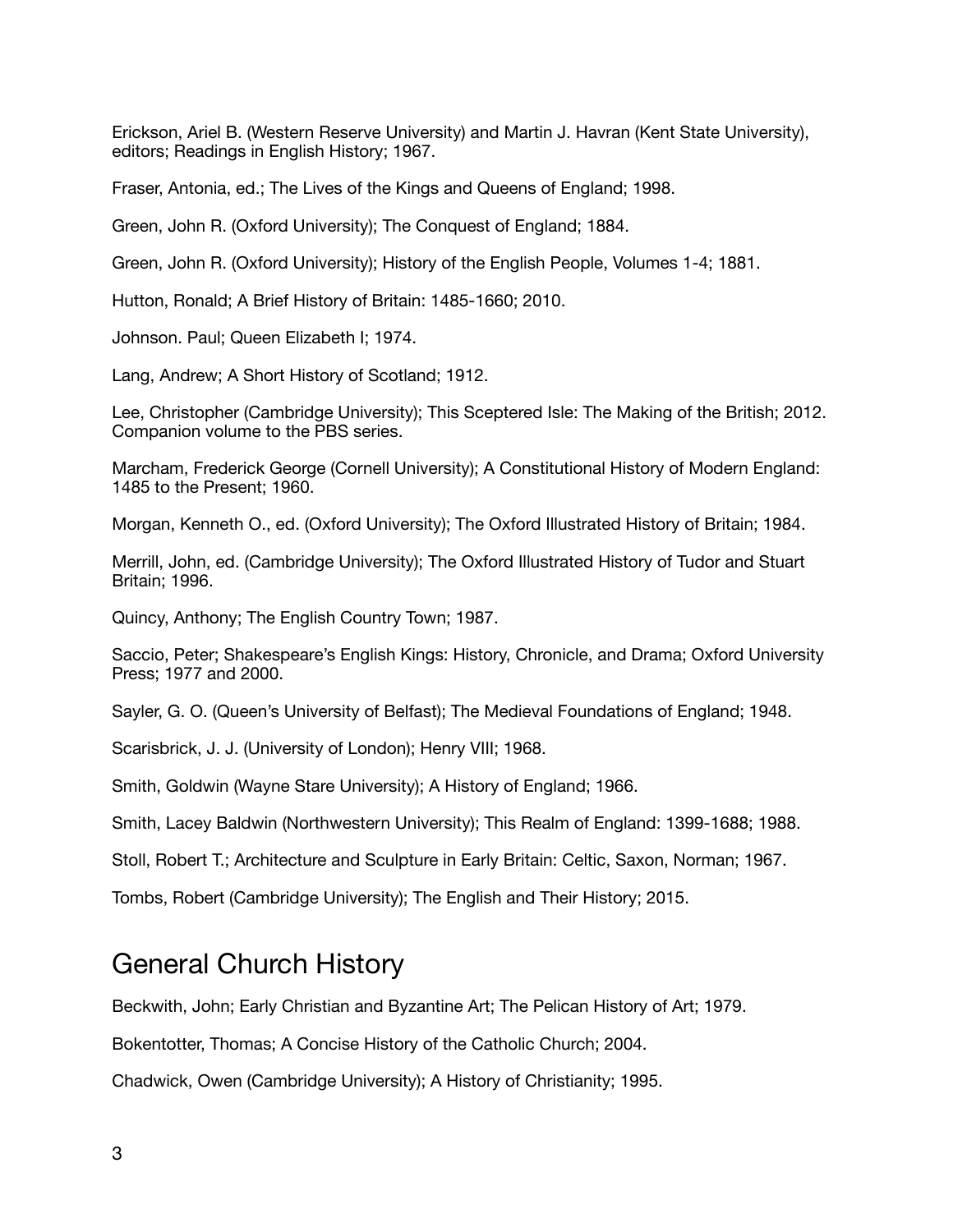Dawson, Christopher (University of Edinburgh, Harvard University); Religion and the Rise of Western Culture; 1950.

Eusebius; The History of the Church; c. 300; translated by G. A. Williamson; Dorset Press, Penguin Books, 1084.

Gonzalez, Justo L.; Church History: An Essential Guide; 1996.

Gonzalez, Justo L.; The Story of Christianity, Volume I: The Early Church to the Dawn of the Reformation; 2010.

Gonzalez, Justo L.; The Story of Christianity, Volume II: The Reformation to the Present Day; 2010.

Hughes, Philip (University of Notre Dame); A Popular History of the Catholic Church; 1947.

Lovasik, Rev. Lawrence G., S.V.D.; St. Joseph Church History: The Catholic Church through the Ages; 1990.

MacCulloch, Diarmid (Oxford University); Christianity: The First Three Thousand Years; 2010.

McManness, John, ed. (Oxford University); The Oxford Illustrated History of Christianity; 1990.

Swaan, Wim; The Gothic Cathedral; Doubleday and Co., Inc.; 1969.

Woods, Thomas E.; How the Catholic Church Built Western Civilization; 2005.

#### The Reformation — General History

Carroll, Warren (Christendom College); The Cleaving of Christendom, Volume IV of six volumes, A History of Christendom; 2000.

Eire, Carlos (Yale University); Reformations: The Early Modern World 1450-1650; 2016.

Holborn, Hajo (Yale University); A History of Modern Germany: The Reformation; 1959.

Hughes, Philip (University of Notre Dame); A Popular History of the Reformation; 1957.

Smyth, Rev. Hugh P.; The Reformation; 1920.

### The English Reformation

Dickens, A. G. (University of St. Andrews); The English Reformation; 1989.

Duffy, Eamon (Cambridge University); Fires of Faith: Catholic England Under Mary Tudor; 2009.

Duffy, Eamon; The Stripping of the Altars; 1992.

Elton, G. R. (Cambridge University); Reform and Reformation: England, 1509-1558;